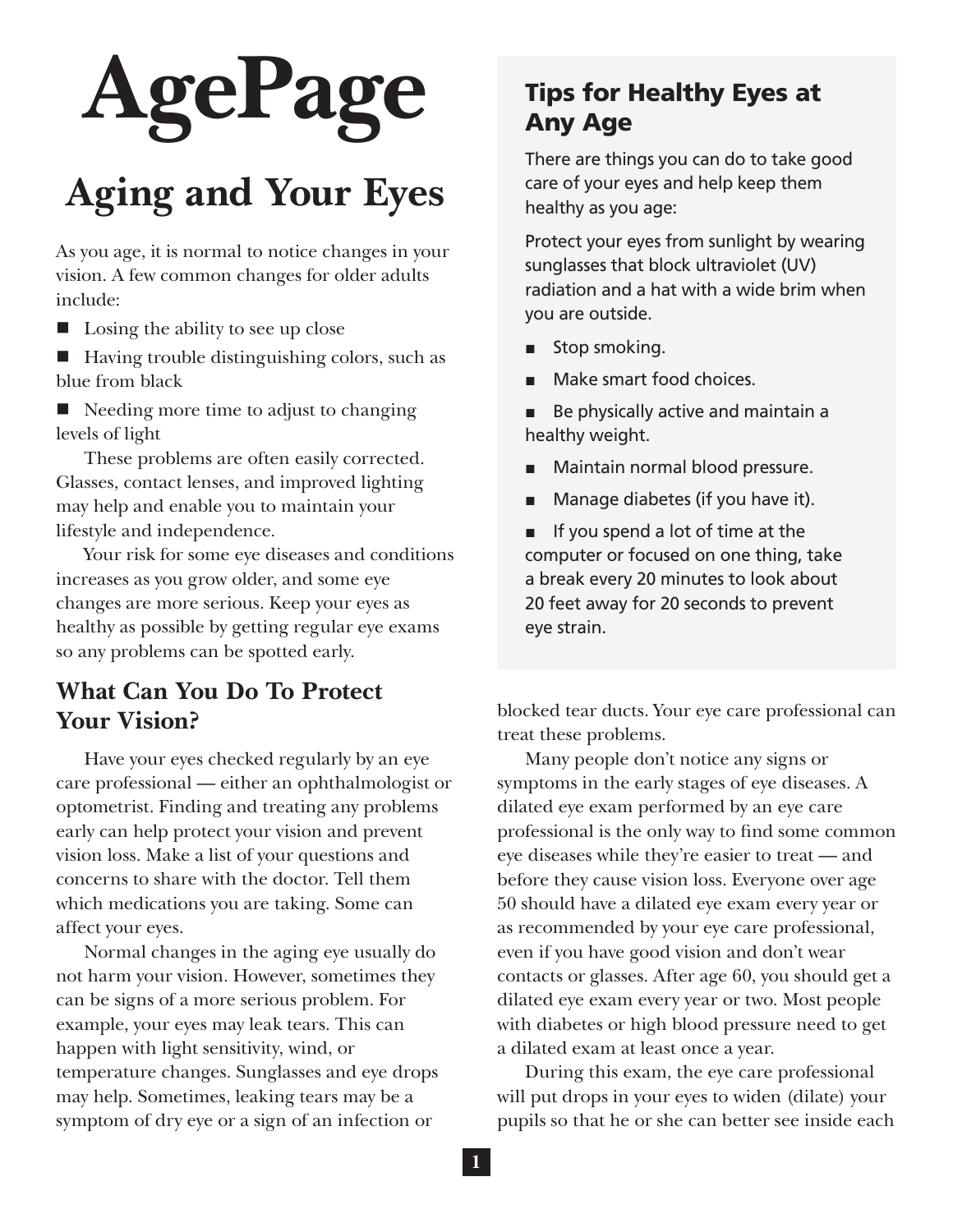#### Signs of an Eye Emergency

See an eye care professional right away if you:

- Suddenly cannot see or everything looks blurry
- See many new floaters (tiny specks or "cobwebs" that seem to float across your vision) and/or flashes of light
- Have eye pain
- **Experience double vision**
- Have redness or swelling of your eye or eyelid

eye. Your vision may be blurry after the exam, and your eyes may be more sensitive to light. This only lasts a few hours. Make plans for someone else to drive you home.

If you wear glasses or contact lenses, get your prescription checked, too. Even small changes in sight can increase your risk for falls and injuries. It's important to use the proper prescription glasses or contact lenses.

See your primary health care provider regularly to check for diseases like diabetes and high blood pressure. These diseases can cause eye problems if not controlled or treated.

#### **Eye Diseases and Conditions**

The following eye problems can lead to vision loss and blindness in older adults. These problems may have few or no early symptoms. Regular eye exams are your best protection. If your eye care professional fnds a problem early, often there are things you can do to protect your vision.

 **Age-related macular degeneration (AMD)**  can harm the sharp, central vision needed to see objects clearly and to do common things like driving and reading. Your eye care professional will ask about your family history and look for signs of AMD during a dilated eye exam.

Treatments are available, and special dietary supplements may help lower your chance of it getting worse.

**Diabetic retinopathy** may occur if you have diabetes. It develops slowly, often with no early warning signs. If you have diabetes, be sure to have a dilated eye exam at least once a year. Keeping your blood sugar, blood pressure, and cholesterol under control can prevent diabetic retinopathy or slow its progress in early stages. Laser surgery in later stages can sometimes prevent it from getting worse.

■ **Cataracts** are cloudy areas in the eye's lens that cause blurred or hazy vision. Some cataracts stay small and don't change your eyesight much. Others become large and reduce vision. Cataract surgery can restore good vision and is a safe and common treatment. If you have a cataract, your eye care professional will watch for changes over time to see if you would beneft from surgery.

■ **Glaucoma** is usually caused by too much fluid pressure inside the eye. If not treated, it can lead to vision loss and blindness. People with glaucoma often have no early symptoms or pain. You can help protect yourself by having dilated eye exams yearly. Glaucoma can be treated with prescription eye drops, lasers, or surgery.

 **Dry eye** occurs when tear glands don't work well. You may feel stinging or burning, a sandy feeling as if something is in the eye, or other discomfort. Dry eye is common as people get older, especially for women. Your eye care professional may tell you to use a home humidifer or air purifer, special eye drops (artifcial tears), or ointments to treat dry eye. For more severe cases, treatment options might include prescription medication, tear duct plugs, or surgery.

#### **What Is Low Vision?**

Low vision means you cannot fx your eyesight with glasses, contact lenses, medication, or surgery. Low vision affects some people as they age. You may have low vision if you: